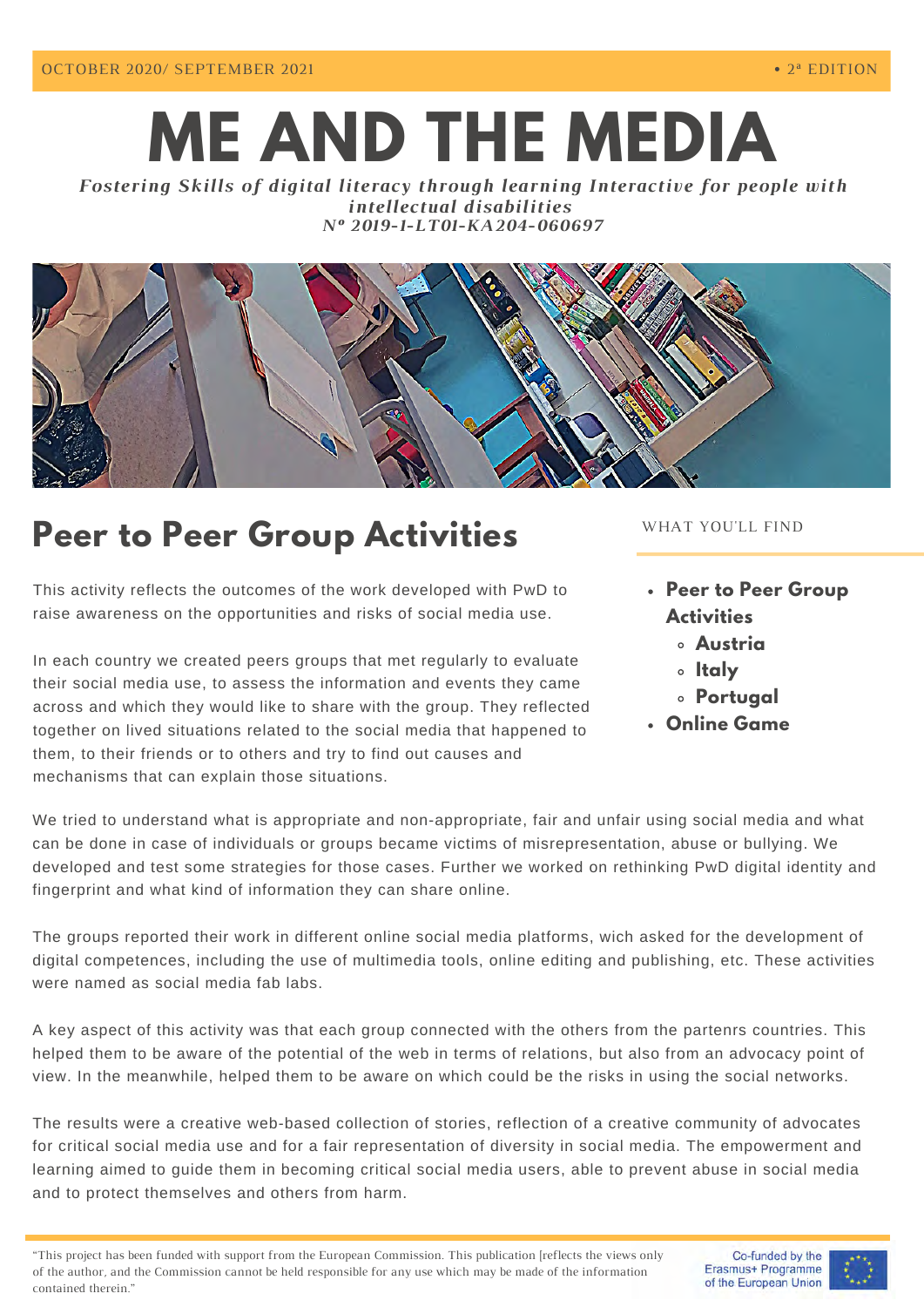#### **Austria**

In November 2020, Priska Unsinn and Lisa Panzierer, trainers at atempo, organised a first peer group meeting. The trainers wanted to work together with people with learning difficulties (atempo trainees) and the peer assistants, Markus Binder and Melanie Wimmer, on the "Me and the Media Erasmus+ project". Since then, topics around social media, internet safety, data protection and cyberbullying have been dealt with in two-week peer group meetings.

The aim of the peer group meetings was to encourage the atempo trainees to participate in the "Me and the Media Project" and to gradually train them as experts in special areas of social media. The specialisations were topics chosen by the trainees themselves. All topics were related to online media, for example, some trainees became experts on Facebook, Instagram, internet safety and so on.



The atempo peer group consists of about 8 trainees at its meetings. In order to involve as many trainees as possible in the topics, new trainees were always added to the existing group. In total, 21 trainees took part, 10 of them women and 11 men aged between 18 and 38. The trainees in the peer group are all from Styria in Austria. Most of them live directly in Graz.

### **Italy**



In the framework of the MeMe Project, from March 2020, a team of educators and trainers of AIAS Bologna onlus, organised regular weekly meetings to work with a group of people with learning difficulties and disabilities. The group works on topics related to social media (including whatsapp and youtube), internet safety, data protection, cyberbullying. In the meanwhile, the group was stimulated to improve their knowledge of the digital instruments (how to produce an online blog, how to perform a web research, how to download and use apps, etc).

The first part of the meetings (March-July 2020), due to the COVID pandemic restrictions, was conducted online. To get to know and to present the project, the educators send a presentation video to the participants before the first meeting. The group used online instruments such as video, quizzes to involve the participants and introduce the topics. From september 2020, there were face to face meetings. The AIAS peer group consisted of 5 trainees at the meetings (maximum number respecting COVID pandemic regulation). In November 2021, a peer training session will be organised where the "expert" group wil coach a group of 10 young adults with disabilities from AIAS daily care centers.